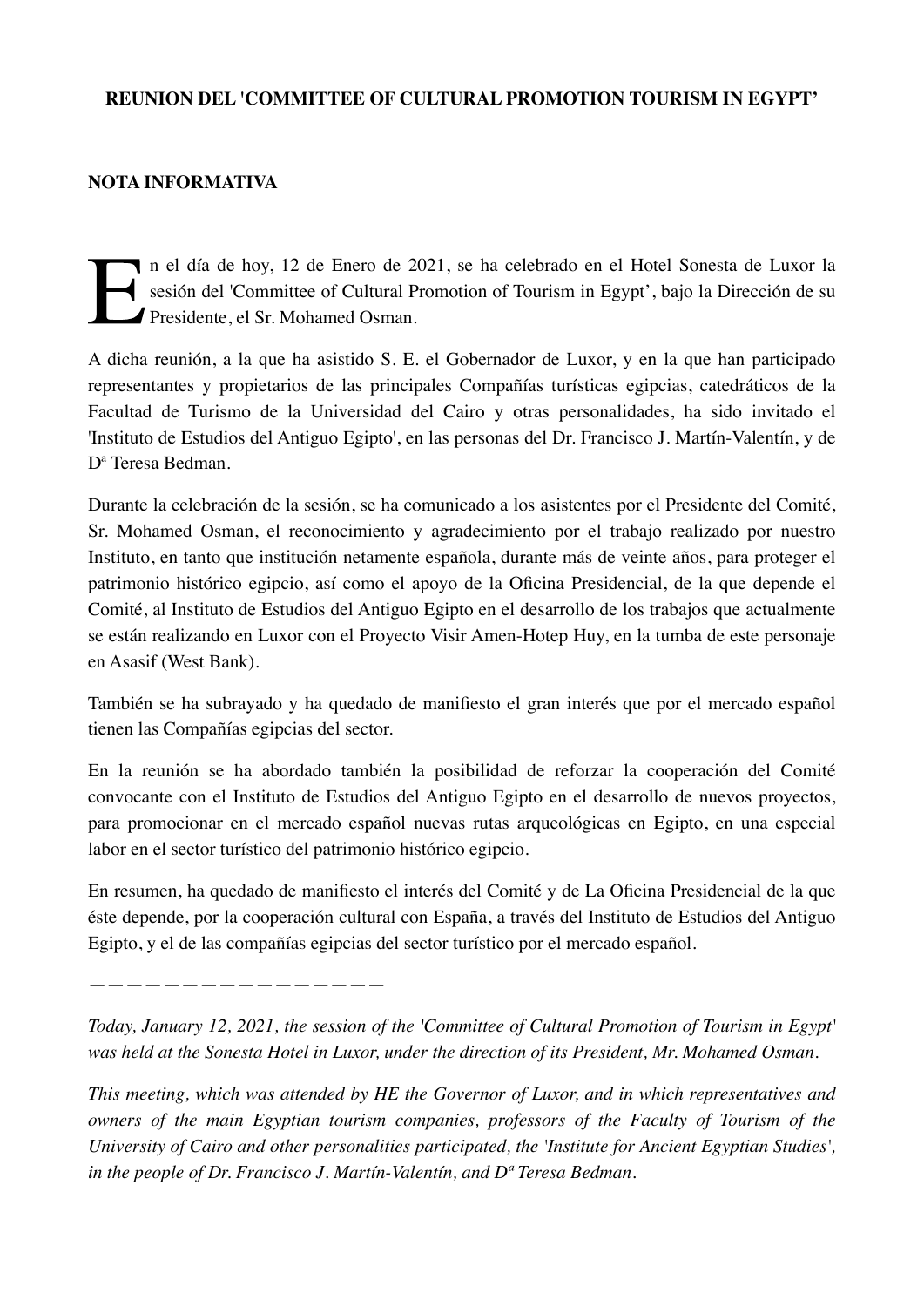*During the session, the attendees were informed by the Chairman of the Committee, Mr. Mohamed Osman, the recognition and gratitude for the work carried out by our Institute, as a purely Spanish institution, for more than twenty years, to protect the Egyptian historical heritage, as well as the support of the Presidential Office, on which the Committee depends, the Institute of Ancient Egyptian Studies in the development of the work that is currently being carried out in Luxor with the Vizier Amen-Hotep Huy Project , at the grave of this character in Asasif (West Bank).* 

*The great interest that the Egyptian companies in the sector have in the Spanish market has also been underlined and made manifest.* 

*The meeting also addressed the possibility of reinforcing the cooperation of the convening Committee with the Institute of Ancient Egyptian Studies in the development of new projects, to promote new archaeological routes in Egypt in the Spanish market, in a special work in the sector tourist of the Egyptian historical heritage.* 

*In summary, the interest of the Committee and the Presidential Office on which it depends, for cultural cooperation with Spain, through the Institute of Ancient Egyptian Studies, and that of Egyptian companies in the tourism sector for the Spanish market.* 

*—————————————————* 

عقدت اليوم ، *12* يناير *2021* ، جلسة *"*لجنة التنشيط الثقافي للسياحة في مصر*"* بفندق سونستا

*.*بالقصر ، بتوجيه من رئيسها السيد محمد عثمان

هذا الجتماع الذي حضره معالي محافظ القصر وشارك فيه ممثلون وأصحاب شركات السياحة الصرية الرئيسية وأساتذة كلية السياحة بجامعة القاهرة وشخصيات أخرى*. "*معهد الدراسات الصرية القديمة*"* ، في صفوف الدكتور *.*فرانسيسكو جيه مارتي فالنتي ، ودي تيريزا بيدمان

خلل الجلسة ، أبلغ الحضور من قبل رئيس اللجنة السيد محمد عثمان ، التقدير والمتنان للعمل الذي قام به معهدنا ، كمؤسسة إسبانية بحتة ، لأكثر من عشرين عامًا ، من أجل حماية التراث التاريخي المصري ، وكذلك دعم ديوان الرئاسة ، الذي تعتمد عليه اللجنة ، معهد الدراسات المصرية القديمة في تطوير الأعمال التي يتم تنفيذها حاليًا في الأقصر مع *.*مشروع الوزير أمي حتب هوي*.* ، على قبر هذه الشخصية في العساسيف *(*الضفة الغربية*)*

*.*كما تم التأكيد على الهتمام الكبير الذي أبدته الشركات الصرية في القطاع بالسوق السباني

كما تطرق الجتماع إلى إمكانية تعزيز تعاون اللجنة النعقدة مع معهد الدراسات الصرية القديمة في تطوير مشاريع جديدة ، للترويج للطرق الثرية الجديدة في مصر في السوق السبانية ، في عمل خاص بالقطاع*.* سائح من التراث *.*التاريخى الصرى

باختصار ، اهتمام اللجنة والكتب الرئاسي الذي تعتمد عليه ، للتعاون الثقافي مع إسبانيا ، من خلل معهد الدراسات *.*الصرية القديمة ، واهتمام الشركات الصرية في قطاع السياحة بالنسبة لقطاع السياحة*.* السوق السباني